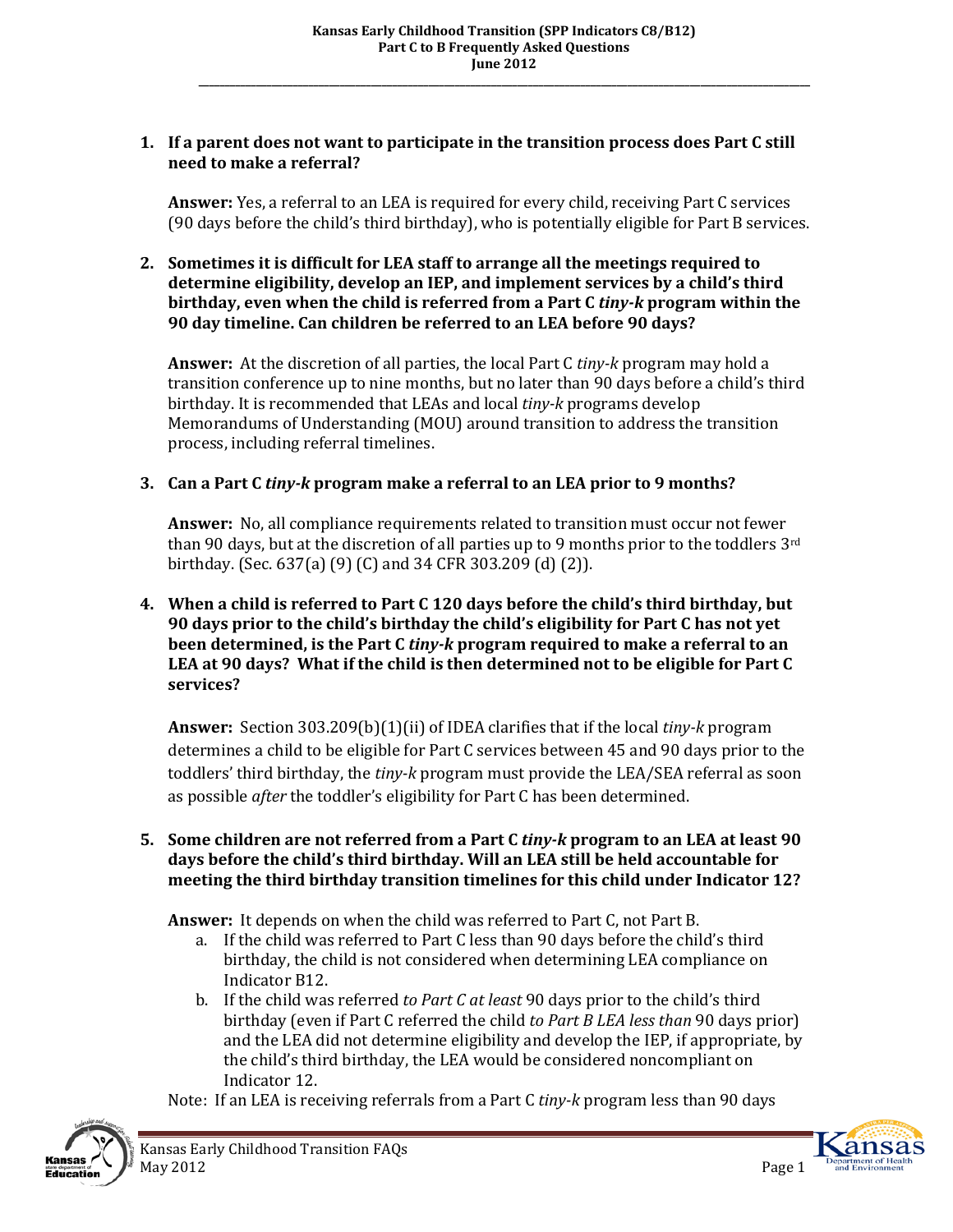before the child's third birthday, then it is recommended that the LEA address this issue locally with the Part C *tiny-k* program and may consider addressing the issue in a local MOU.

# **6. What documentation is required when families do not respond to contact attempts during the 9 month to 90 day transition period from Part C to Part B?**

**Answer:** The Part C local *tiny-k* program would still make a referral to Part B letting them know that the family is not responding to contact attempts and provide the last available information the *tiny-*k program had about the family. The *tiny-k* program would document the situation as "exceptional family circumstances" in the child's file and ITS database.

LEAs would document their attempts to locate the family at the last known address and attempts made to locate a forwarding address. After a good faith effort to locate the parents, the school should send the request for consent to the address it believes is most likely to reach the parents. If the parents do not respond, the school could consider it a failure to respond to the request for consent. Failure to respond also relieves a district of its child find and evaluation responsibilities.

## **7. A child served in a Part C** *tiny-k* **program was referred to an LEA, but then moved out of district before the child was evaluated to determine eligibility for Part B. How will that impact the LEA's compliance on indicator 12?**

**Answer:** When a child moves from an LEA, after a referral is made but before eligibility is determined, there is a federal exception to the evaluation timeline (CFR300.301 (d) (2) that exempts this child from being considered in indicator 12 data. An LEA would report the child had moved between referral and evaluation for Part B eligibility when reporting to KSDE for indicator 12, and the child would not be considered when determining compliance on indicator 12.

### **8. An LEA received a referral from a Part C** *tiny-k* **program and obtained consent for an evaluation. Then the family did not respond to contact attempts to set up dates for evaluating the child before the toddler's third birthday. Will the LEA be noncompliant on indicator 12 in these circumstances?**

**Answer:** No, an LEA would not be considered noncompliant. The parent's repeated refusal to make the student available for an evaluation (K.A.R. 91-40-8(g)(1) and 34 CFR 300.301(d)((1) is a federal exception to the evaluation timeline.

# **9. How soon after a referral from Part C does Part B need to provide parents with their parent rights/procedural safeguards? Can the LEA wait until the transition conference to provide the notice of procedural safeguards?**

**Answer:** The notice of Procedural Safeguards (Parent's Rights) must be given to parents upon initial referral or parent request for evaluation. When an LEA receives a Part C referral, it has a reasonable time in which to provide parents with the notice of procedural safeguards, as well as a prior written notice and if appropriate request consent to conduct an initial evaluation. Each LEA adopts its own policies and procedures regarding how these documents are delivered to parents. If the transition



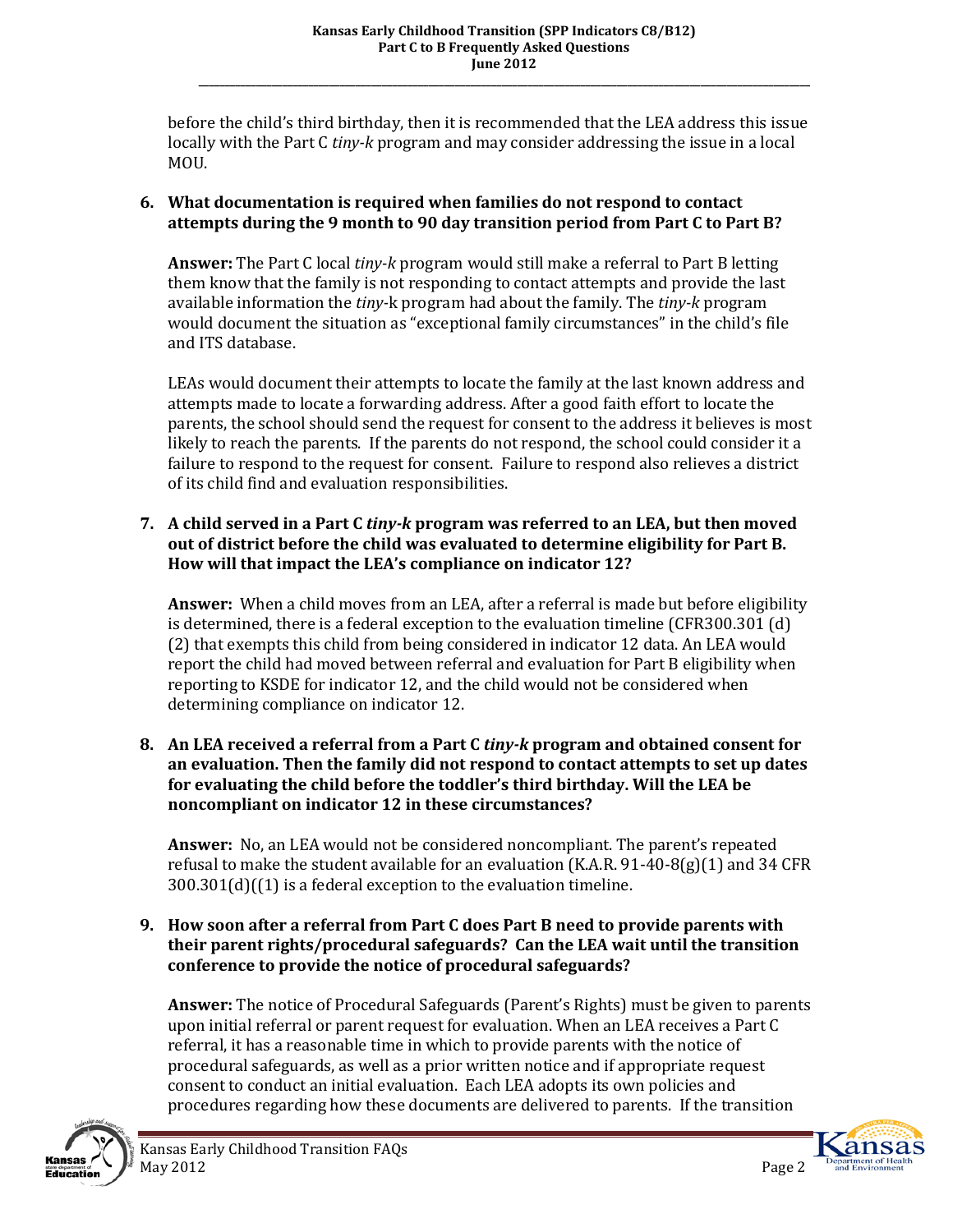conference is scheduled within a reasonable time from the date of the Part C referral, an LEA may wait for the transition conference to deliver these documents to the parents. KSDE interprets a reasonable time to be within 15 school days, unless there is a reasonable justification for further delay. Consequently, if Part C sends the referral 6 months prior to a child's third birthday and a transition conference is not scheduled for another 60 days, the LEA should mail the notice of procedural safeguards to the parents and not wait for the transition conference.

### **10. Transition-aged children's needs and progress change rapidly. If a Part B LEA receives a referral from Part C well in advance of the child's third birthday (6 – 9 mos prior), is it advisable for the LEA to wait to initiate the initial evaluation of the child?**

**Answer:** Understanding that a child's development changes rapidly at this age, the LEA may have concerns about the appropriate timing of the initial evaluation and IEP development. However, the LEA must carefully weigh the benefits and risks of initiating the evaluation at a later date to ensure that in no case such practice would result in not meeting the timeline for completion of the initial evaluation, and if eligible, implementing the IEP by the child's third birthday.

In deciding whether delaying the initial evaluation to a later date would be appropriate, the LEA should consider the referral date, the estimated 60 school day timeline in relation to the child's third birthday, and the individual child's development. If initiating the evaluation upon referral would result in a significant amount of time between the completion of the evaluation/IEP and the third birthday, then there are a few options for the LEA to respond to the referral with prior written notice to the parent within a reasonable time (15 school days), but time the evaluation in a way that addresses the LEAs concerns about the evaluation and IEP accurately reflecting the needs of the transitioning child (the evaluation timeline starts upon the LEA obtaining parent consent for the evaluation):

- The LEA could respond with prior written notice agreeing with the need for an evaluation, but proposing to conduct that evaluation at a later date certain. The LEA would present a prior written notice and request for consent to the parent accordingly for the proposed date.
- The LEA could respond with prior written notice proposing to conduct the initial evaluation and requesting parent consent, but ask the parent to provide a consent effective later, on a certain specific date.
- The LEA could respond with prior written notice proposing to conduct the initial evaluation and requesting parent consent, but also ask the parent to agree to extend the timeline for the evaluation. (K.A.R. 91-40-8(f))

*Remember, none of these three methods can be used to extend the completion of the evaluation and IEP beyond the child's third birthday.* 

**11. If a child with a suspected disability becomes known to Part B before their 3rd birthday and has not been receiving Part C services, does Part B have a responsibility to proceed with screening and/or evaluation? Can they have a policy that they do not screen or evaluate before a child turns three?** 



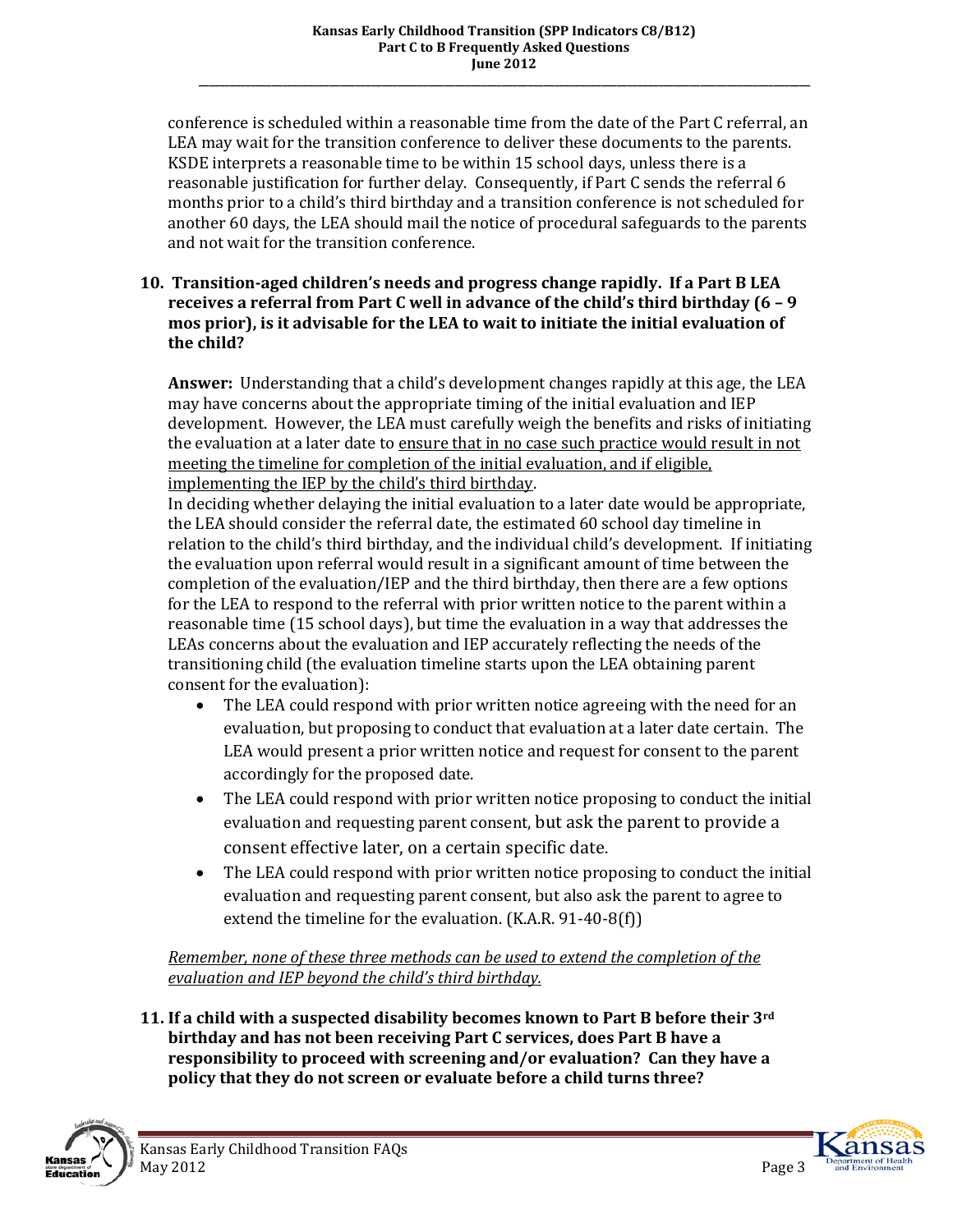**Answer:** Part B has a Child Find duty to proceed with screening or evaluation. Kansas regulations, at 91-40-7(b)(3), require LEAs to implement procedures ensuring the early identification and assessment of children with disabilities. Moreover, comments to the federal regulations state that the Part B Child Find requirements begin at birth and overlap with Part C Child Find requirements (Federal Register, Aug. 14, 2006, p. 46584). LEAs should work with their local Part C *tiny-k* programs to develop Child Find activities for children from birth through 2 years to ensure that all children have access to screening in a timely manner. Each *tiny-k* program must have a local interagency coordinating council (ICC), which is one avenue for LEAs and *tiny-k* program to develop collaborative efforts for Child Find in their community.

# **12. Are there exceptions to Part C's timeline for the Transition Conference?**

**Answer:** There is one exception**.** If the program can mark "Exceptional Family Circumstances", as identified in the ITS database and ITS Procedural Manual, a late transition conference will not be found to be out of compliance with Indicator 8.

# **13. What does it mean to provide information to parents at the transition conference about Part B preschool services?**

**Answer:** Families should be provided a description of the Part B eligibility process (i.e. timelines, informed consent, and eligibility definitions), as well as a description of the special education and related services that are available within the district. LEAs and *tiny-k* programs are encouraged to work collaboratively to determine who will share this information and specifically what information will be shared. Written descriptions are a useful method to ensure that all families receive the same information.

#### **14. When an LEA is not invited to attend a transition conference and a parent indicates they are not interested in an initial Part B evaluation, what happens if the parent changes their mind at the last minute?**

**Answer:** If a child is referred from Part C to Part B, and the LEA requests consent for an initial Part B evaluation, and the parent refuses to consent to a Part B evaluation, or the parent fails to respond to the school's request for consent for evaluation within a reasonable time (15 school days from the date the request for consent was sent to the parent and documentation that procedural safeguards have been provided); the LEA may conclude that the parent has rejected the school district's proposal to conduct an initial Part B evaluation.

In that event, pursuant to federal regulations, at 34 C.F.R. 300.300(a)(3)(ii), if the school takes no further action, it is not in violation of its child find and evaluation responsibilities under the law. If, subsequently, the parent requests an initial evaluation, less than 90 days before the child's 3rd birthday that request should *not* be considered a Part C to B *referral*. Instead, it should be considered a parent referral. Districts may choose to add a statement to their requests for consent for an initial Part B evaluation that clarifies this expectation. An example of such a statement might be:

*" If you choose not to consent to an initial evaluation or if you fail to respond to this request for consent within a reasonable amount of time (15 school days), the school* 



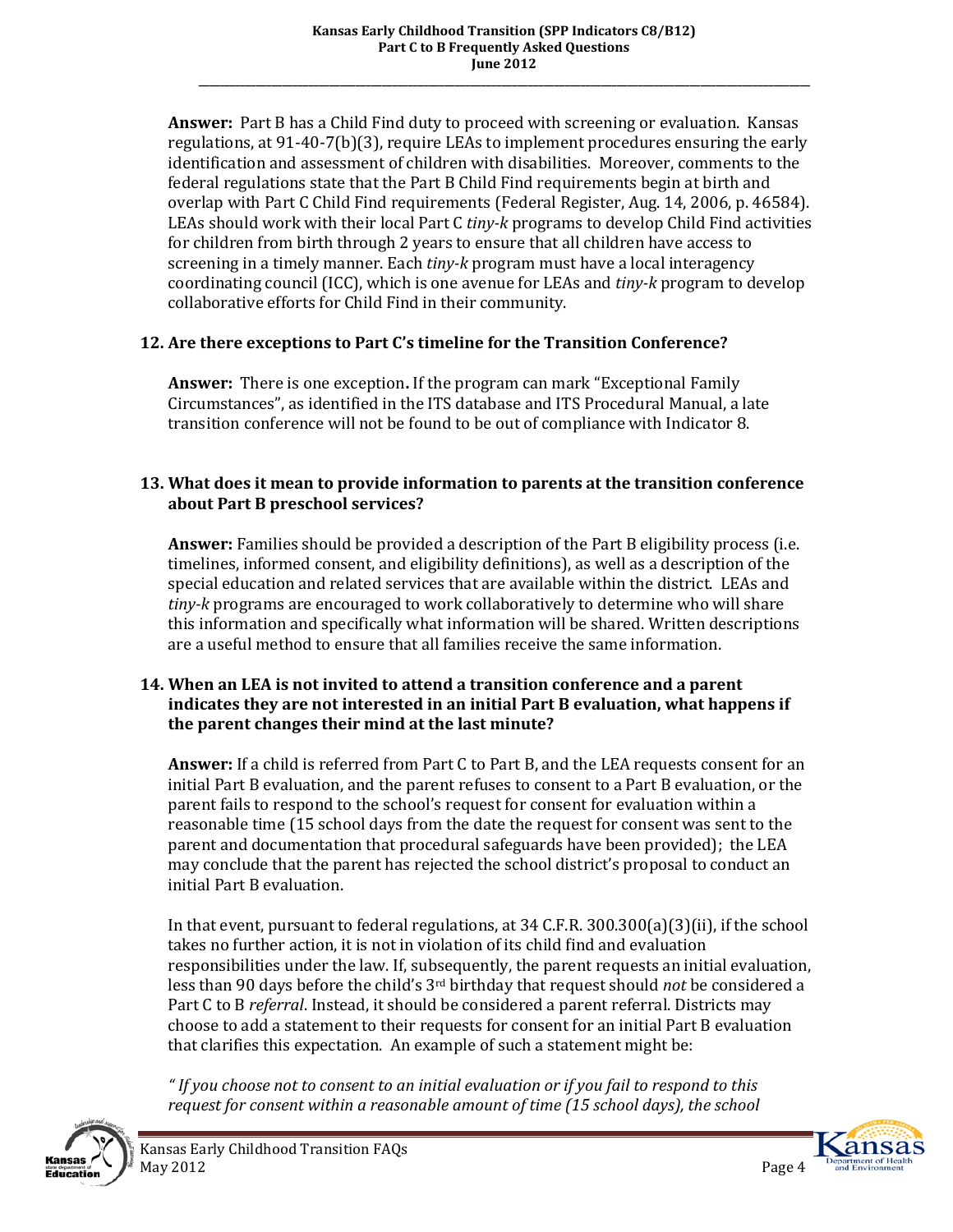*district will conclude that you have rejected its proposal to conduct an initial Part B, Special Education evaluation for your child. If, at a later date, you change your mind and request that an initial Part B evaluation be conducted, your request will be considered to be a parent request for evaluation rather than a Part C to B referral, and the Kansas 60 school day evaluation timeline will apply to any resulting evaluation."*

**15. What about children who are receiving Part C services who are functioning at or close to age level, but have not yet been dismissed from Part C services 90 days prior to their third birthday? If a referral was provided to Part B prior to the 90 days, is the LEA still obligated to have the parents sign they do not give consent for an initial evaluation; or, can the LEA send procedural safeguards and a letter describing the services available and who to contact should they change their mind?** 

**Answer:** The LEA cannot reply to this referral with procedural safeguards and a letter. Part C *tiny-k* programs are required to make a referral to Part B for all children who meet the definition of "potentially eligible". When a referral has been made, an LEA is obligated to respond to that referral. The LEA must provide the parents with their parent rights/procedural safeguards, and provide prior written notice to the parents with its response (proposal of an initial evaluation or refusal to conduct an initial evaluation) within 15 school days. If the LEA's response is a proposal to conduct an initial evaluation, a request for consent to conduct an evaluation must be sent along with the prior written notice.

# **16. Can a school district decide not to send staff to a home for a transition meeting? Can they refuse to send staff to meetings scheduled after their contracted school day?**

**Answer:** Federal regulations, at 34 C.F.R. 300.124(c), state: "Each affected LEA will participate in transition planning conferences arranged by the designated lead agency…" This regulation does not require school staff members to attend these conferences in person. Staff members may participate in conferences through alternative methods, such as telephone conference calls. OSEP guidance regarding IEP meetings also indicates that staff members are not required to attend meetings outside the contracted school day. It is important that LEAs and *tiny-k* program personnel work together to schedule transition conferences at times and places that will enable parents and all other parties an opportunity to participate in the conference. Accordingly, it is recommended that LEAs and local *tiny-k* programs develop a Memorandum of Understanding (MOU) on transition to address the transition process including school hours, dates, and times of availability for conferences.

# **17. What information should be released from Part C to Part B during the transition process?**

**Answer:** At referral the only information required is the child's name, date of birth and parent contact information. At the time the parents agree to the transition conference and have signed consent to release records, any information generated by the *tiny-k* program or its contractors that may be helpful in determining eligibility for Part B and/or in designing appropriate interventions should be released (e.g. a copy of the IFSP, initial Part C eligibility information, home visit notes).



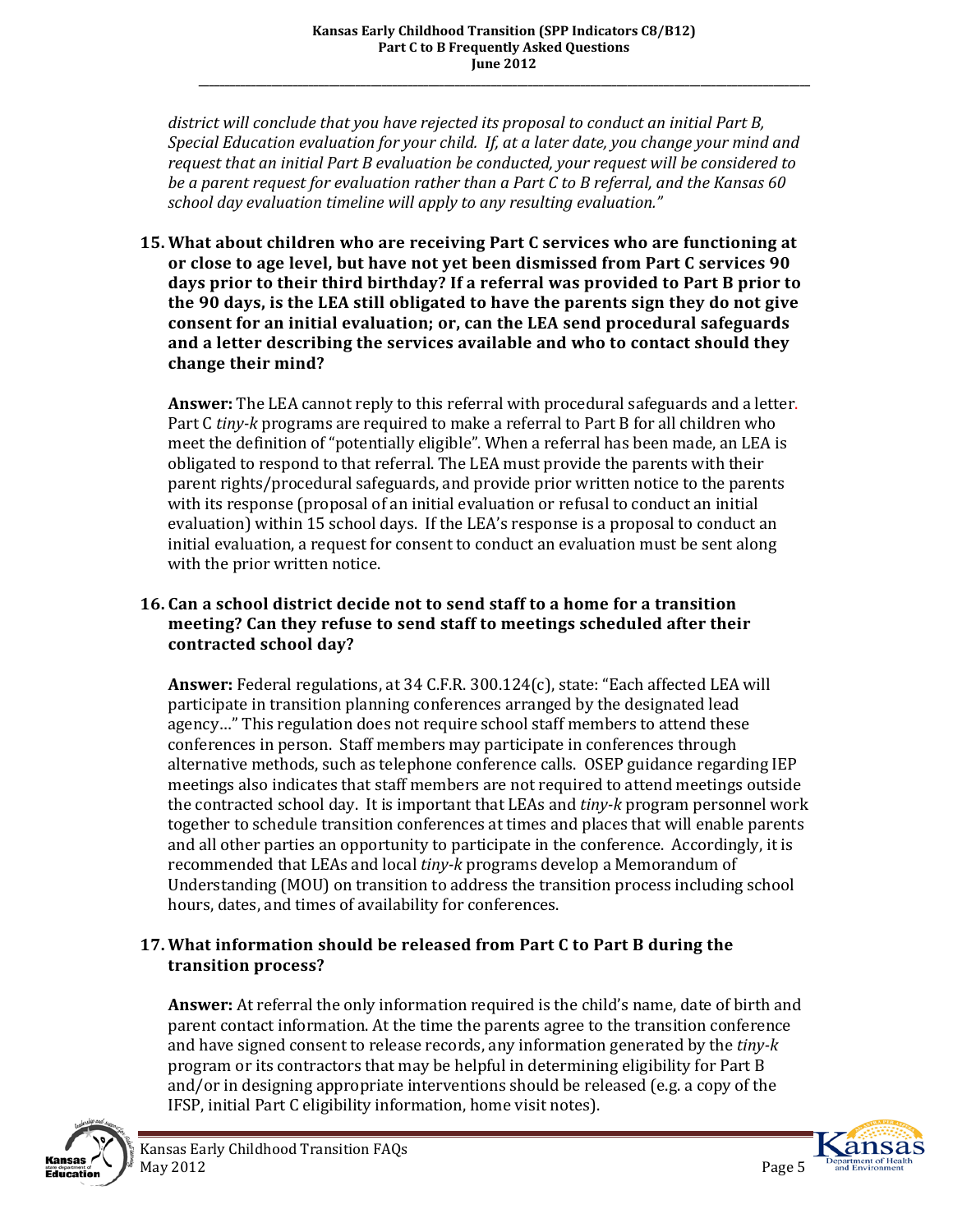# **18. Clarify 90 calendar days versus 60 school days**

**Answer:** Part C has a 90 calendar day requirement, as specified in the Part C regulations, at 34 C.F.R. 303.209, regarding the referral process that occurs between 9 months and 90 calendar days before a toddler turns three. This same 9 months to 90 calendar days is also the period in which a Transition Planning Conference must be convened. There is no mention of 60 school days in Part C of IDEA. However, in Kansas, Part B has 60 school days to complete an evaluation after a parent has given consent. This 60 school day timeline is in addition to the requirement that the child be evaluated and, if eligible, have an IEP developed and implemented by the child's third birthday. So, for children referred from Part C to Part B, the LEA must meet both requirements by: (1) completing the evaluation within 60 school days; and (2) by completing the evaluation, and if the child is eligible, developing and implementing an IEP by the child's third birthday.

#### **19. In Kansas, there is a State exception that allows LEAs to extend the state's evaluation timeline beyond 60 school days if the LEA has received written parental consent to extend the timeline (K.A.R. 91-40-8(f)). Can the LEA use this exception to extend the timeline for IEP development beyond a child's third birthday and still be compliant?**

**Answer:** No, an LEA cannot use this state exception to extend the timeline beyond a child's third birthday when there is a Part C to B transition. There are only two federal exceptions allowed for indicator 12: (1) The parent's repeated refusal to make the child available for an evaluation; or (2) the child moved out of the district before completion of the child's evaluation to determine initial eligibility for Part B.

### **20. Where should Part C infant/toddler** *tiny-k* **programs document that the parents of a child, who was referred to Part C fewer than 45 days before the child's third birthday, chose to skip Part C and go directly to Part B services?**

**Answer:** Since the referral was less than 45 days Part C would still need to refer to Part B with parent consent, if this is a child who might be potentially eligible for Part B. Part C *tiny*-k programs are not required to serve the child since it is less than 45 days and they will not have time to meet their assessment/evaluation/IFSP timelines. *Tiny-k*  programs will need to keep written documentation regarding the parent's decision in the child's file and mark the appropriate reason for not conducting an evaluation in the ITS Database.

**21. An LEA scheduled a child's IEP meeting with the parent before the child's third birthday at a mutually agreed upon time. The parent cancelled that meeting or did not come due to a family circumstances (i.e. illness, death in the family, work schedule changed, family moved within district) and the LEA did not develop an IEP because it could not find another mutually agreed upon time to reschedule the IEP meeting before the child's third birthday. Would the LEA be noncompliant on indicator 12 even though the IEP meeting was originally scheduled before the child's third birthday?** 

**Answer:** Yes, an LEA would be considered noncompliant in not meeting the third



Kansas Early Childhood Transition FAQs May 2012 **Page 6** 

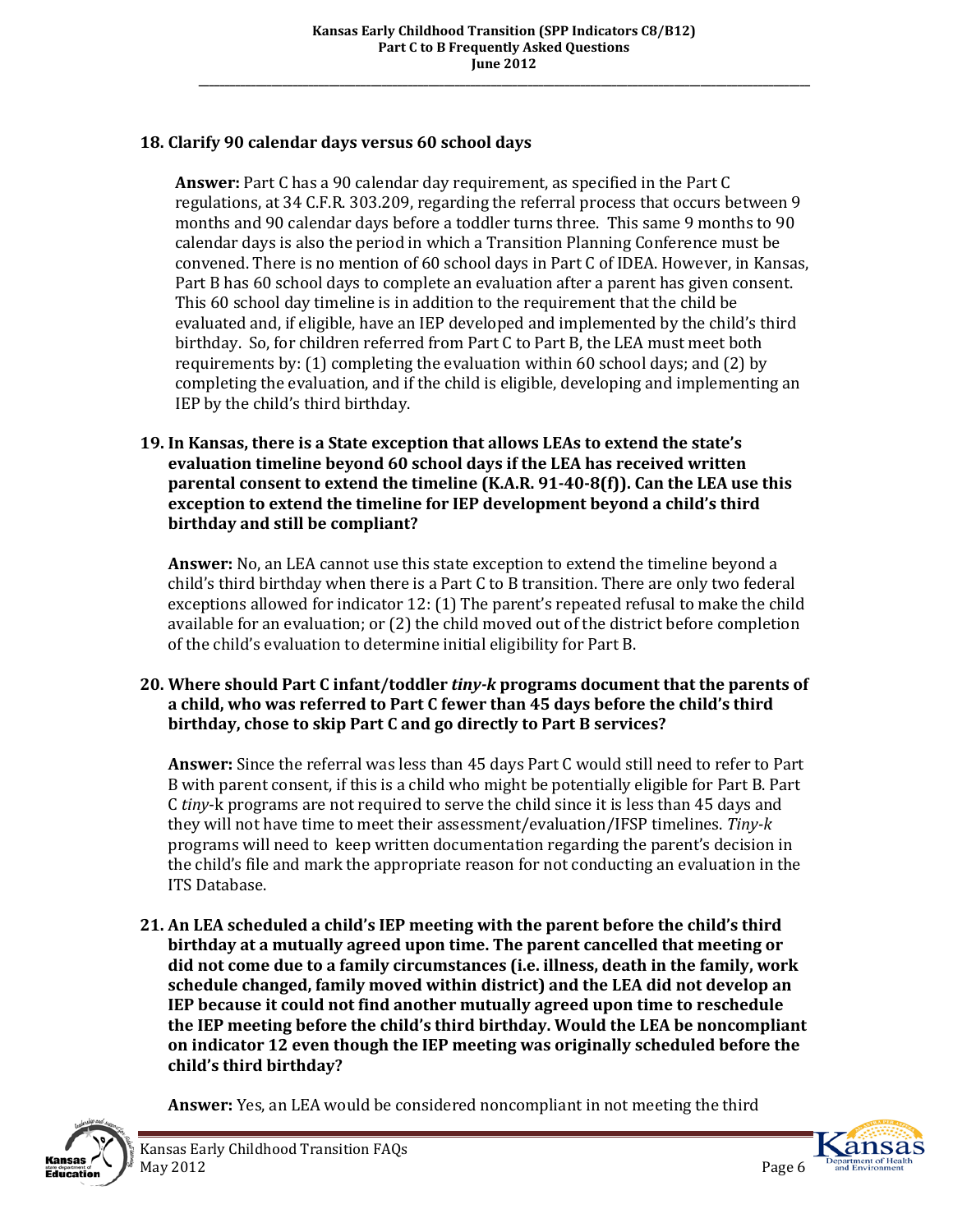birthday timeline for indicator 12. This example would not fall under one of the two federal exceptions (**see question 19**). Strategies that may support an LEA in meeting the 3rd birthday timeline include:

- Scheduling the meeting earlier so there is time to reschedule if an unexpected event occurs,
- Offering to allow the parents to participate in the IEP meeting through alternate methods, such as through conference calls, video conferencing, etc. in accordance with K.A.R. 91-40-17(c)
- Developing the IEP without parent participation in accordance with K.A.R. 91- 40-17(e) and presenting the parents with the proposed IEP and prior written notice and consent for services. *This strategy should only be used infrequently, and only when the strategies listed above are not available.*

## **22. LEAs often do not have staff available to complete evaluations and IEPs in the summer. Will an LEA be noncompliant on indicator 12 if an LEA waits until school is back in session after a child's third birthday to determine eligibility or develop and implement an IEP?**

**Answer:** Yes, an LEA would be considered noncompliant on indicator 12. When children's third birthdays are in the summer or early fall, LEAs must plan ahead so that eligibility for Part B is determined and, if the child is eligible, an IEP is developed before the child's third birthday. For children with summer birthdays, the IEP team must determine that the date for the initiation of services will be no later than the beginning of the school year. The LEA and local tiny-k program may consider using the 90 calendar day timeline to be at least 90 calendar days *before the end of the school year,* to help ensure the IEP will be in place by the third birthday. The IEP team must also determine whether extended school year (ESY) services prior to the beginning of the school year are necessary for the provision of FAPE.

**23. The process handbook states: Services on the IEP are to be implemented no later than 10 school days after written parent consent for the provision of special education services is granted, unless reasonable justification for a delay can be shown (K.A.R. 91-40-16(b)(2)); How does this apply for children transitioning from Part C?** 

**Answer:** This state regulation has been incorrectly interpreted to mean that if an LEA developed an IEP and obtained parent consent well before a child's third birthday, the LEA would be obligated to begin providing services within 10 school days, even if the child had not yet reached age three. This interpretation of our state regulation is incorrect because an LEA always has reasonable justification for delaying services to a child who has not reached their third birthday, as the child is not formally eligible for services until their third birthday. Meeting with parents, developing IEPs and obtaining parent consent well before a child reaches their third birthday is encouraged by KSDE as a reasonable approach for LEAs to use to meet their responsibility and complete their work, but also allowing additional time to complete the work in case unexpected circumstances and delays occur. Kansas's regulation 91-40-16(b)(2) should not be interpreted to make this responsibility more difficult.

**24. If a child's third birthday is on a Friday, Saturday, Sunday or Monday but the child's IEP specifies that the child will receive services on Tuesday and Thursday,**